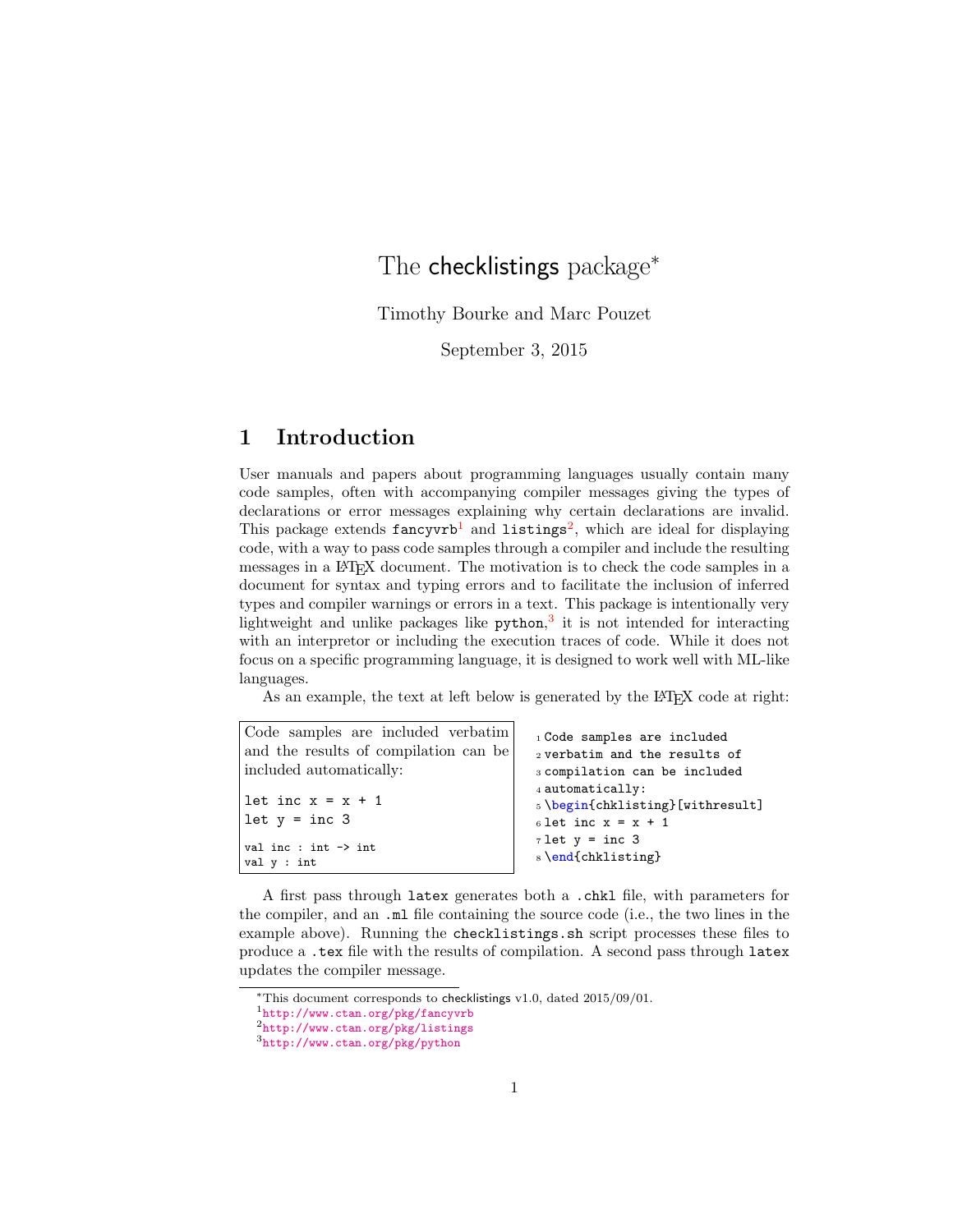It is possible to continue examples and to label them (to be continued at some later point):

```
1 These definitions follow on from the previous ones:
2 \begin{chklisting}[continue,withresult,label=early]
3 let z = y + inc y4 \end{chklisting}
```
These definitions follow on from the previous ones:

let  $z = y + inc y$ 

val z : int

Examples need not necessarily succeed:

```
1 This code does not compile:
2 \begin{chklisting}[continue,fail,withresult,skipone]
3 let u = 3
4 let w = u + "four"5 \end{chklisting}
```
This code does not compile:

```
let w = u + "four"File "chklisting.ml", line 1, characters 12-18:
Error: This expression has type string but an expression was expected of type
int
```
Note that the line number in the error message is 1 even though the continue option added a line to include the previous definitions and the skipone option hid the let  $u = 3$  line. The checklistings.sh script performs this adjustment by looking for the regular expression 'line  $\ast$  [0-9][0-9] $\ast$ ' and decrementing the number appropriately. This approach is simple and effective but obviously not foolproof. Some manual tuning of the script may be required for correct results.

# 2 Use

Using the package involves three elements:

- 1. The declaration \usepackage{checklistings}. Section [2.1](#page-2-0) describes the options for configuring package behaviour.
- 2. The environment chklisting. This environment is used like any other verbatim environment. Section [2.2](#page-4-0) describes options that may be given to control its behaviour.
- 3. The script checklistings.sh. Running this script passes the contents of each chklisting environment through a compiler or interpreter and copies the resulting output into a file.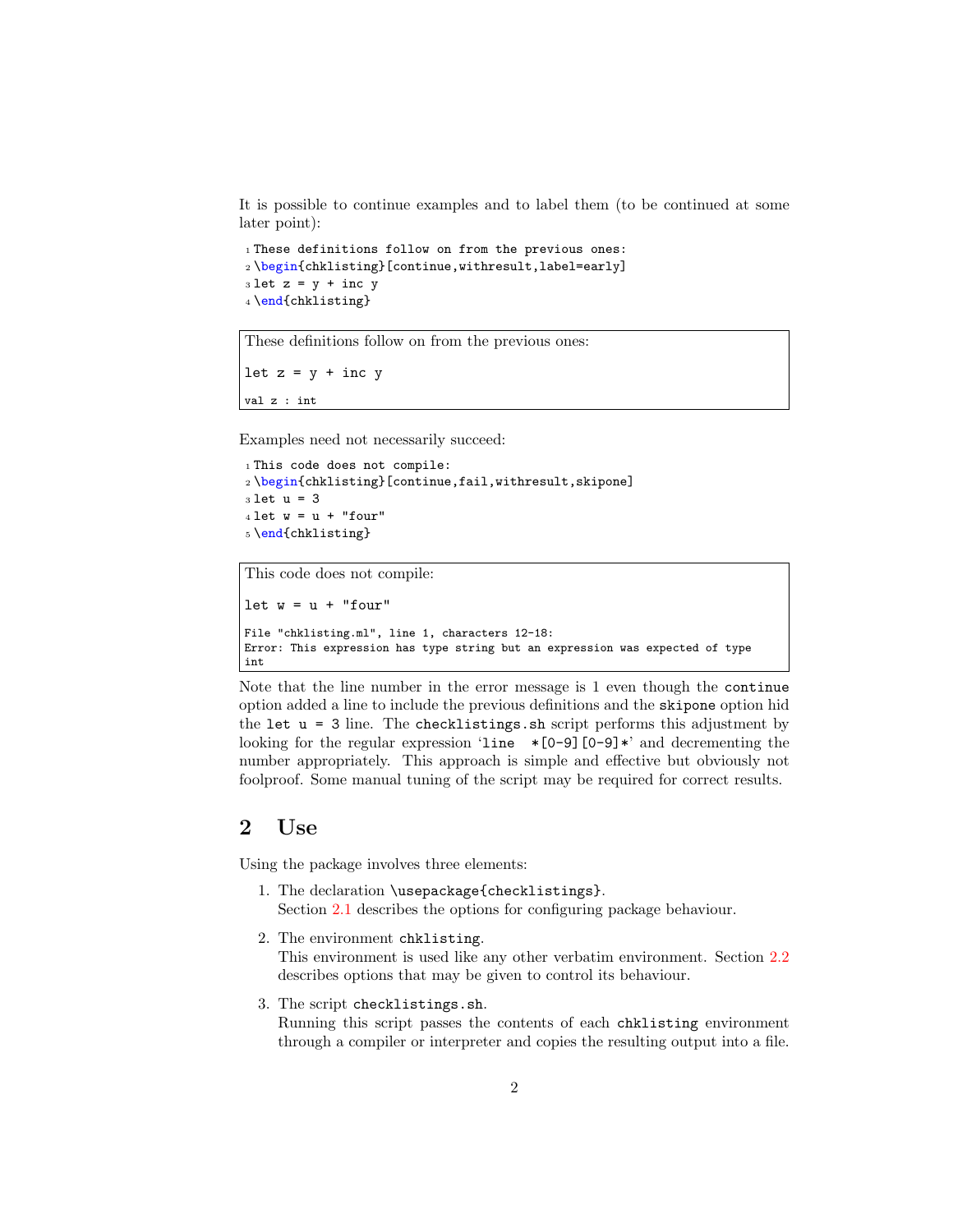Additionally, the file checklistings.hva can be used to incorporate the out-put of checklistings in HTML documents generated by HeVeA.<sup>[4](#page-2-1)</sup>

### <span id="page-2-4"></span><span id="page-2-0"></span>2.1 Package options

\checklistings Package options are either given as optional arguments to \usepackage or via one or more calls to \checklistings. The advantage of the latter is that macros are not expanded (for a detailed explanation see the documentation for kvoptions, [5](#page-2-2) Section 4.1, Package kvoptions-patch). Options are passed as a comma separated list of  $\langle key \rangle = \langle value \rangle$  pairs and single  $\langle key \rangle$ s.

There are three classes of options: options controlling the default behaviour of chklisting, options for configuring the checklistings.sh script, and options controlling the display of code and results.

#### 2.1.1 Behavioural options

These options control the default behaviour of the chklisting environment.

| option       | description                                         | default |
|--------------|-----------------------------------------------------|---------|
| withresult   | Automatically show compilation results.             | false   |
| skipone      | Do not display the first line of code (see the de-  | false   |
|              | scription under the chklisting environment).        |         |
| skiptwo      | Do not display the first two lines of code (see the | false   |
|              | description under the chklisting environment).      |         |
| hideproblems | Globally disable the display of failure messages    | false   |
|              | (within a red box) when compilation fails or suc-   |         |
|              | ceeds unexpectedly.                                 |         |

#### <span id="page-2-3"></span>2.1.2 Configuring compilation

These options are used for naming and placing the files generated by chklisting environments. They are passed to the checklistings.sh script and thus control its behaviour.

| option | description                                         | default    |
|--------|-----------------------------------------------------|------------|
| prefix | Prefix for naming source files. It must not contain | chklisting |
|        | underscores $(\_$ ).                                |            |
| ext    | Extension of source files.                          | .ml        |
| subdir | If defined, source files are created in the given   |            |
|        | subdirectory, which must already exist. A final     |            |
|        | slash $(7)$ should not be given. The name must      |            |
|        | not contain underscores $(\_).$                     |            |
| prompt | The prompt displayed by \chklistingcmd.             | #          |

<span id="page-2-1"></span><sup>4</sup><http://hevea.inria.fr>

<span id="page-2-2"></span><sup>5</sup><http://www.ctan.org/pkg/kvoptions>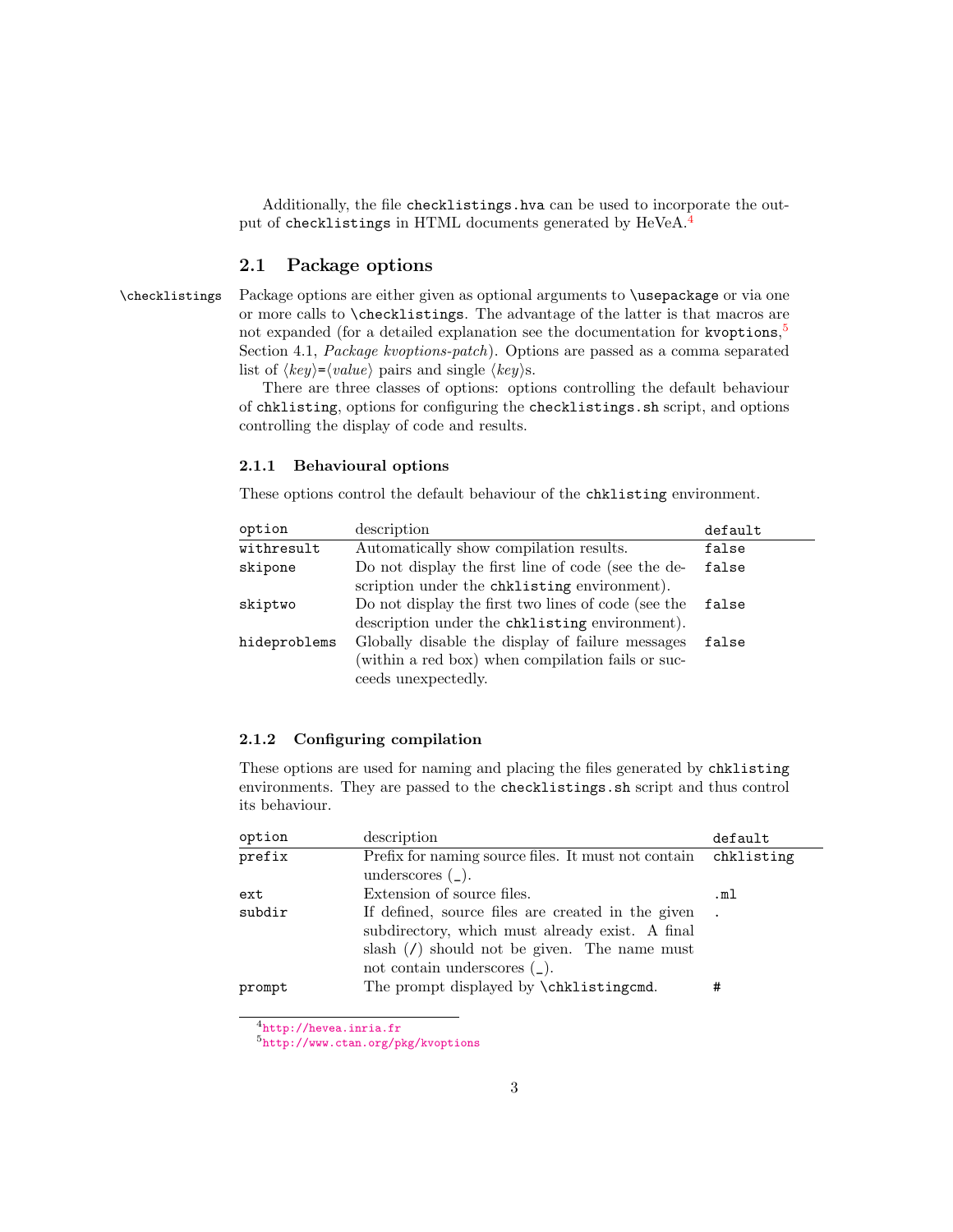| compiler      | Path of the compiler to execute.                           | ocamlc |
|---------------|------------------------------------------------------------|--------|
| compilerflags | Flags passed to the compiler. These are not re-            |        |
|               | vealed by \chklistingcmd.                                  |        |
| lastflags     | Flags passed to the compiler before the main               | $- i$  |
|               | source file, that is, the last one given.                  |        |
| includecmd    | The source language command for importing the              | open   |
|               | definitions of another file.                               |        |
| html          | The path of a program that renders source code as          |        |
|               | html. This value can be useful when using HeVeA            |        |
|               | to produce web pages from LAT <sub>F</sub> X documents. In |        |
|               | any case, it is optional.                                  |        |
|               |                                                            |        |

Each chklisting environment is assigned a number  $n$ , from zero, and its contents are written to the file:  $\langle subdir \rangle / \langle prefix \rangle \langle n \rangle$ .  $\langle ext \rangle$ , where  $\langle n \rangle$  is zeropadded to four characters. For example, by default, the fourth environment is written to the file chklisting0003.ml in the current directory.

Source lines are added for each dependency, and those files are compiled using the  $\langle compiler \rangle$ ,  $\langle compilerflags \rangle$ , and  $\langle lastflags \rangle$  options. For example, if the fourth environment depends on the first and the second, a line is added:

 $\langle \mathit{includecmd}\rangle$  Withopen0000  $\langle \mathit{includecmd}\rangle$  Withopen0001,

where Withopen is the prefix used for such augmented files, and the compiler is invoked with:

> $\langle compiler \rangle$   $\langle compilerflags \rangle$  Withopen0000 Withopen0001  $\langle \textit{lastflags} \rangle$  Withopen0003

#### 2.1.3 Controlling the display

This package exploits the display options given by the fancyvrb package.

| option    | description                                       | default       |
|-----------|---------------------------------------------------|---------------|
| codestyle | fancy options for code                            |               |
| msgstyle  | fancyvrb options for compiler messages            | formatcom=\em |
| errstyle  | fancyvrb options for error messages               | formatcom=\em |
| codelst   | listings options for source code, passed with     |               |
|           | \lstset. When this option is not empty,           |               |
|           | fancyvrb=true is included automatically.          |               |
| msglst    | As for codelst, but applied to compiler messages. |               |
| errlst    | As for codelst, but applied to error messages.    |               |

Other options are passed directly through to the fancyvrb package and applied to all chklisting code blocks (but not to messages or errors). For example, frame=single. These options must typically be set using \checklistings, since they will usually contain commands that should not be expanded immediately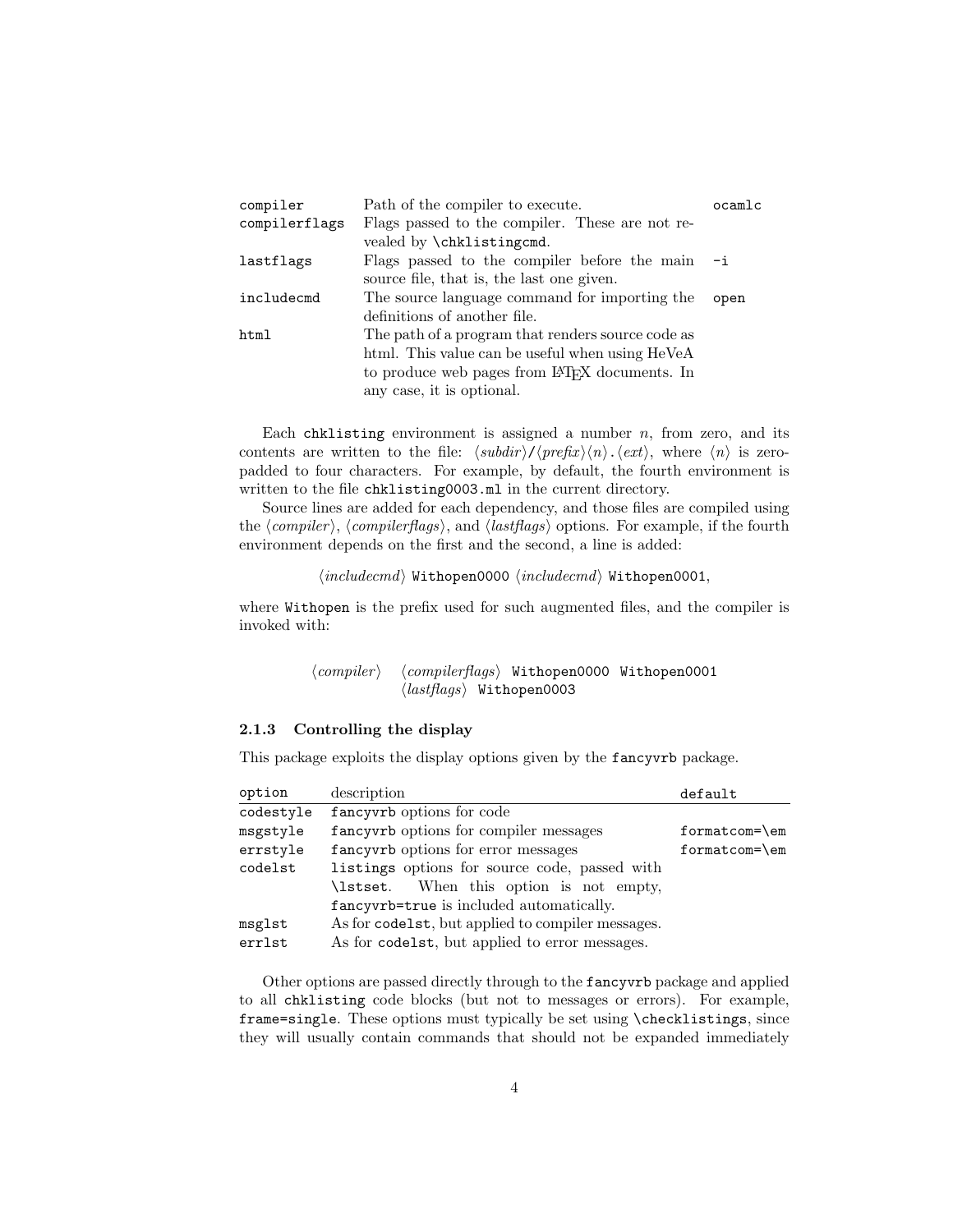(like \em or \bf).

### <span id="page-4-1"></span><span id="page-4-0"></span>2.2 The chklisting environment

chklisting As an optional argument, this environment takes a comma separated list of  $\langle key \rangle = \langle value \rangle$  and single  $\langle key \rangle$ s.

| option        | description                                                                                      |
|---------------|--------------------------------------------------------------------------------------------------|
| fail          | This code is expected to fail; an error is reported if it succeeds.                              |
| continue      | This code is continued from the previous chklisting environ-                                     |
|               | ment; all of the definitions available there are imported.                                       |
| label         | Label this code for later inclusion.                                                             |
| include       | All of the definitions available after the environment with the                                  |
|               | given label are imported.                                                                        |
| withresult    | The result of compiling the code is displayed (see also                                          |
|               | \chklistingmsg and \chklistingerr). This is normally either                                      |
|               | the types of declared values or the results of evaluation. For en-                               |
|               | vironments marked fail, it will be an error message.                                             |
| withoutresult | The result of compiling code is not displayed automatically. This                                |
|               | is the default behaviour, but it can be overridden by the package                                |
|               | options.                                                                                         |
| hide          | The code is not displayed, but it is still compiled, compiler mes-                               |
|               | sages are still displayed (if withresult is active), and definitions                             |
|               | are still available for continuation (continue), labelling (label),                              |
|               | and later inclusion (include).                                                                   |
| skipone       | Do not display the first line of the code. This line is still sent to                            |
|               | the compiler and may thus be used to open other modules, or to                                   |
|               | pass execution options (via comments).<br>As pre the previous option, but two lines are skipped. |
| skiptwo       |                                                                                                  |
| skipnone      | Do not skip any lines; this option overrides any package-level skip<br>setting.                  |
| hideproblems  | Do not display an error message within the document when com-                                    |
|               | pilation fails or succeeds unexpectedly.                                                         |
| showproblems  | Display an error message within the document when compilation                                    |
|               | fails or succeeds unexpectedly. This is the default behaviour unless                             |
|               | the hideproblems package option was set.                                                         |
|               |                                                                                                  |

<span id="page-4-2"></span>The results of compiling the code of a chklisting environment are made available in the following macros until the next chklisting which will redefine them.

\chklistingcmd \chklistingcmd contains an idealised version of the command line used to compile the code sample. It includes the prompt, the basename of compiler, and lastflags, but not compilerflags or the list of included files. Furthermore, the subdir and serial number are removed from the filename of the code sample, which becomes simply  $\langle prefix \rangle$ .  $\langle ext \rangle$ .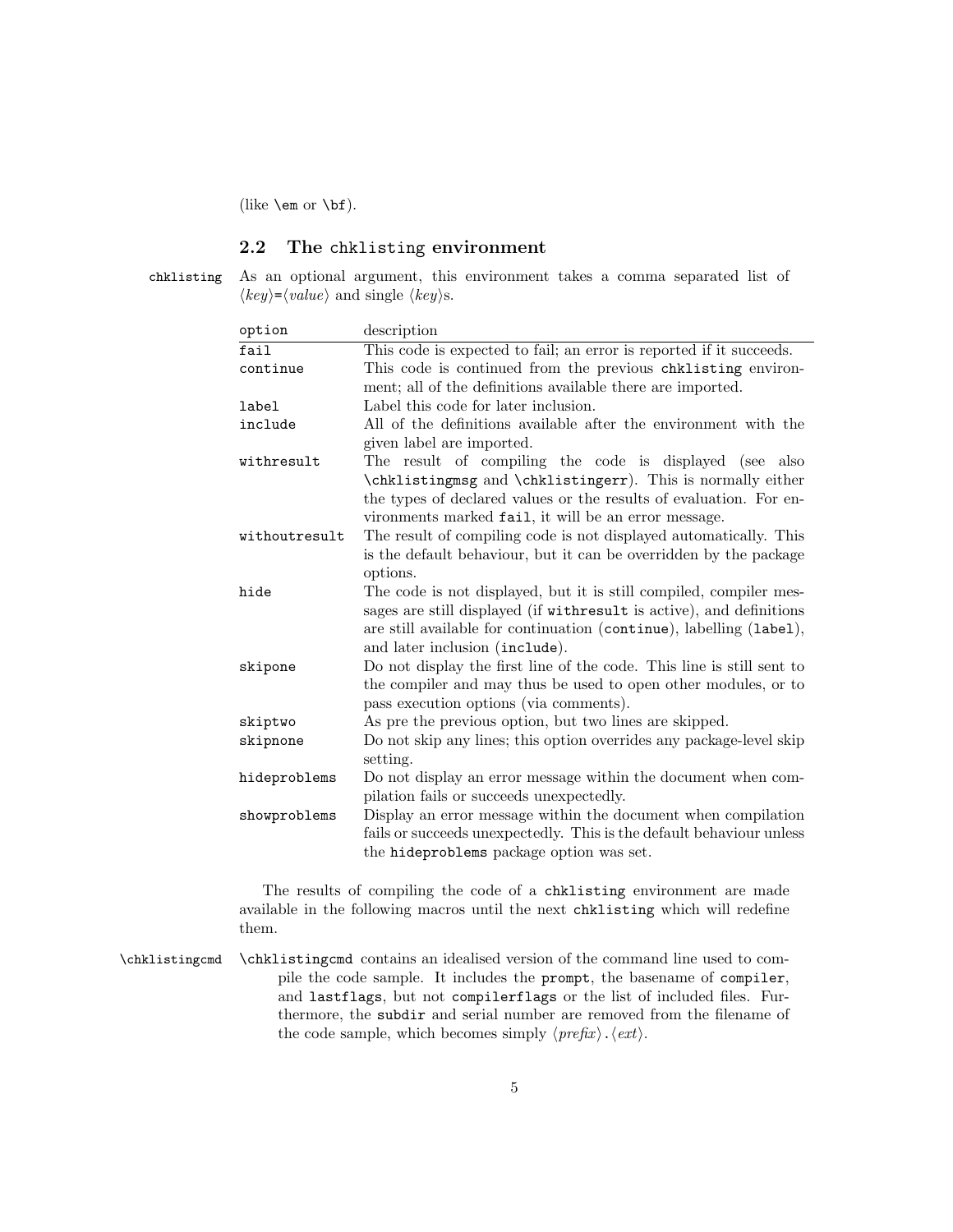- $\chklistinguishing map {\chklistinguishing map}$  : inserts the verbatim text emitted by the compiler, provided compilation succeeded, for the chklisting environment labelled (*label*). When  $\langle label \rangle$  is left empty, the message for the last environment is inserted. It should not be used after environments marked fail.
- $\chklistinguisher \chklistinguishier({label})$ : inserts the verbatim text emitted by the compiler, provided compilation failed, for the chklisting environment labelled  $\langle label \rangle$ . When  $\langle label \rangle$  is left empty, the message for the last environment is inserted. It should only be used after environments marked fail.

### <span id="page-5-1"></span><span id="page-5-0"></span>2.3 The checklistings.sh script

Processing a document that uses the checklistings package produces a .chkl file containing compiler options and a list of source files together with their interdependencies. The checklistings.sh script processes .chkl files by executing the specified compiler against each listed source file  $\langle subdir \rangle / \langle prefix \rangle \langle n \rangle$ .  $\langle ext \rangle$ and copying the results—the command-line used, whether it succeeded or failed, the messages on stdout, and the messages on stderr—into a corresponding file,  $\langle subdir \rangle / \langle prefix \rangle \langle n \rangle$ .tex, for inclusion in the original document.

The checklistings.sh script is written for the Bourne shell (sh). It takes a list of .chkl files as arguments (with or without the exentions), but if none are given it processes all such files in the current working directory.

The compilation options specified within a LAT<sub>EX</sub> source file, see Section [2.1.2,](#page-2-3) can be manually overridden by processing a .chkl file, before any others, containing a 'lock' directive, for example: lock compiler=/usr/local/bin/ocamlc. This feature is useful when working with others to develop the compiler being documented.

### 3 Remarks

### 3.1 Known limitations

The package and script have some known limitations.

- Line numbers in error messages may not correspond correctly with the line numbers of sample files, due to either the skip\* options, or because of lines added to import code.
- The system has been designed to work with ML-style compilers. It has not been tested with other compilers and interpreters. Please contact [tim@tbrk.](tim@tbrk.org) [org](tim@tbrk.org) if you would like to support other systems. Patches are most welcome, but the intent is to keep this package relatively simple rather than to try to do everything.
- Multiple languages in a single document are not supported.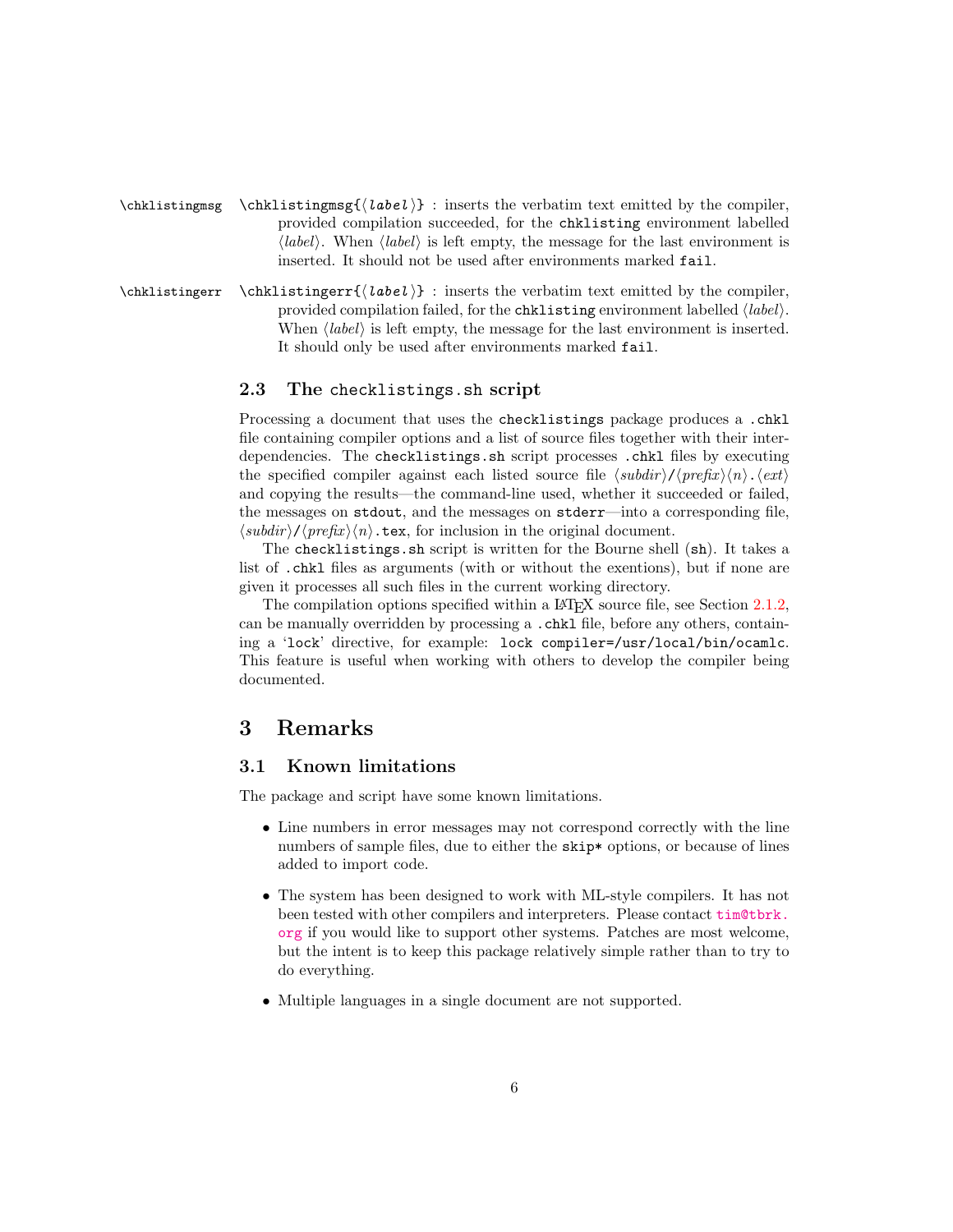• Care must be taken when using checklistings with the overlays of the Beamer package. In particular, chklisting environment commands are to be avoided within commands that completely omit material from slides, like only, alt, or temporal, or with 'closed' overlay specifications, like 2 or 1-3. As these commands do not execute the material, the environment sequence numbers do not increase monotonically, and the compilation results may not be properly synchronized with the verbatim text. Commands that only hide material, or that introduce it successively, like uncover or visible, or 'open' overlay specifications, like 2-, should function as expected.

### 4 Implementation

All internal macros have names of the form  $\text{CHKL@}(name)$ .

<span id="page-6-5"></span>\chklisting Generate the sequence of source code identifiers used in per-environment filenames and to manage dependencies. If beamer is being used, reset the counter on each overlay to avoid generating multiple output files for the same program.

| 1 \newcounter{chklisting}          |  |
|------------------------------------|--|
| 2\ifdefined\resetcounteronoverlays |  |

3 \resetcounteronoverlays{chklisting}

 $4$  \fi

<span id="page-6-6"></span>\ifCHKL@fileexists An internal boolean variable for remembering whether an input .tex file, corresponding to the compilation of source code, was found. 5 \newif\ifCHKL@fileexists

### 4.1 Package Options

The package options are processed using the kvoptions package.

<span id="page-6-3"></span>\CHKL@pkg@verbopts This list accumulates package-level options for the verbatim environments. 6 \def\CHKL@pkg@verbopts{}

<span id="page-6-0"></span>\CHKL@pkg@globalskip Defines the number of lines to be skipped when displaying a code sample as defined by the global options skipone and skiptwo.

7 \def\CHKL@pkg@globalskip{0}

Declare the package options and their default values:

```
8 \DeclareBoolOption{withresult}
9 \DeclareComplementaryOption{withoutresult}{withresult}
10 \DeclareBoolOption[true]{showproblems}
11 \DeclareComplementaryOption{hideproblems}{showproblems}
12 \DeclareVoidOption{skipone}
13 {\edef\CHKL@pkg@globalskip{1}%
14 \edef\CHKL@pkg@verbopts{\CHKL@pkg@verbopts,firstline=2}}
15 \DeclareVoidOption{skiptwo}
16 {\edef\CHKL@pkg@globalskip{2}%
```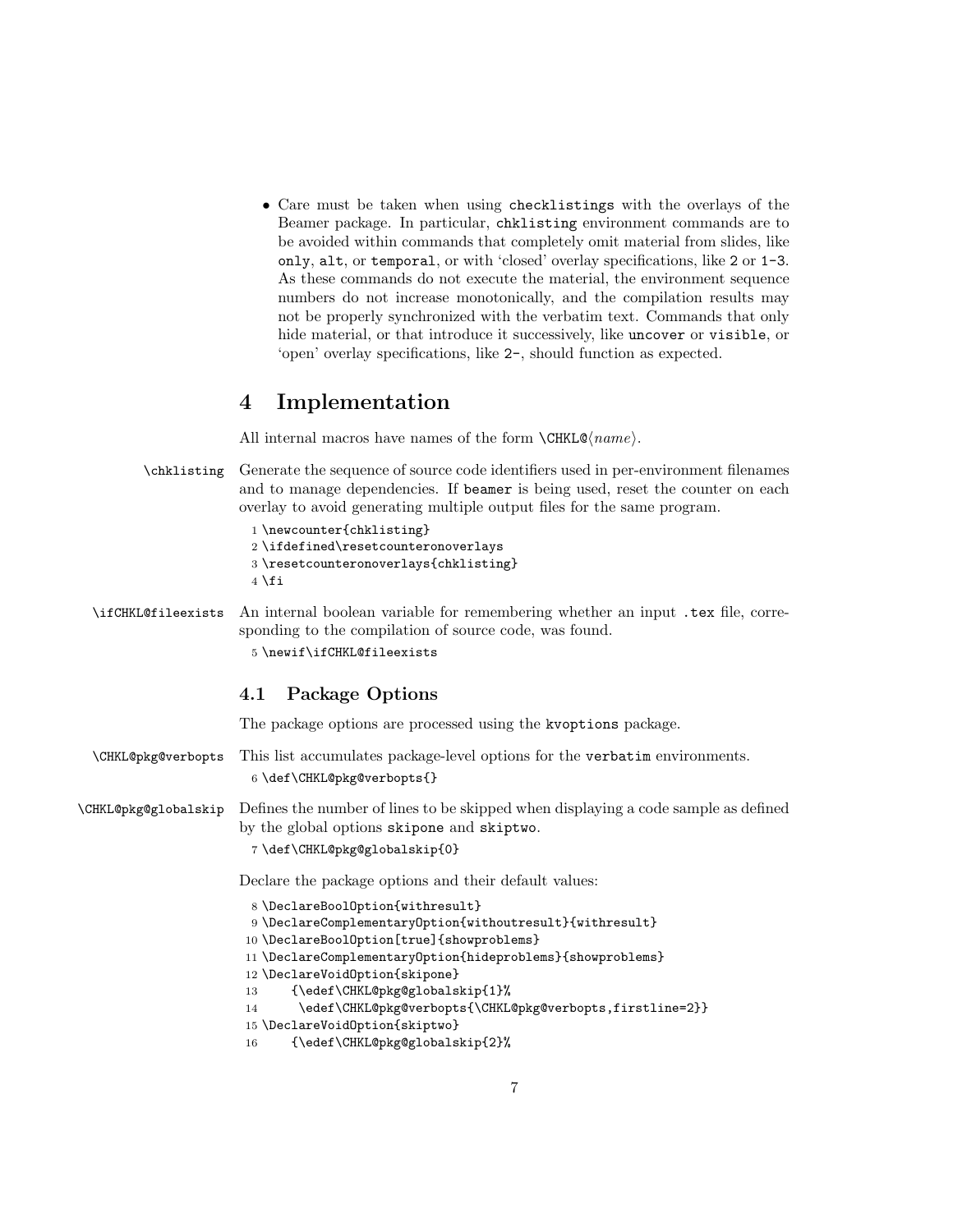```
17 \edef\CHKL@pkg@verbopts{\CHKL@pkg@verbopts,firstline=3}}
18 \DeclareDefaultOption
19 {\edef\CHKL@pkg@verbopts{\CHKL@pkg@verbopts,\CurrentOption}}
20 \DeclareStringOption[]{codestyle}
21 \DeclareStringOption[formatcom=\em]{msgstyle}
22 \DeclareStringOption[formatcom=\em]{errstyle}
23 \DeclareStringOption{codelst}
24 \DeclareStringOption{msglst}
25 \DeclareStringOption{errlst}
26 \DeclareStringOption{emptyoption}
27 \DeclareStringOption[.]{subdir}
28 \DeclareStringOption[chklisting]{prefix}
29 \DeclareStringOption[.ml]{ext}
30 \DeclareStringOption[\#]{prompt}
31 \DeclareStringOption[ocamlc]{compiler}
32 \DeclareStringOption{compilerflags}
33 \DeclareStringOption[-i]{lastflags}
34 \DeclareStringOption[open]{includecmd}
35 \DeclareStringOption[]{html}
36 \ProcessKeyvalOptions*
```
<span id="page-7-0"></span>\checklistings This macro offers another way of setting package options with the advantage that values are not expanded. \def\checklistings{\kvsetkeys{CHKL}}

### 4.2 Logging Files to be Processed

Several definitions and commands are used to create and write to the .chkl file.

<span id="page-7-11"></span>\CHKL@samplefile The file generated when a LATEX document that uses the checklistings package is processed.

```
38 \newwrite\CHKL@samplefile
```
- \openout\CHKL@samplefile=\jobname.chkl
- \AtEndDocument{\closeout\CHKL@samplefile}

Package options are logged to the file.

```
41 \write\CHKL@samplefile{subdir=\CHKL@subdir/}
42 \write\CHKL@samplefile{prefix=\CHKL@prefix}
43 \write\CHKL@samplefile{ext=\CHKL@ext}
44 \write\CHKL@samplefile{compiler=\CHKL@compiler}
45 \write\CHKL@samplefile{compilerflags=\CHKL@compilerflags}
46 \write\CHKL@samplefile{lastflags=\CHKL@lastflags}
47 \write\CHKL@samplefile{includecmd=\CHKL@includecmd}
48 \write\CHKL@samplefile{htmlfilter=\CHKL@html}
```
<span id="page-7-7"></span>\CHKL@logsample An entry is logged for each chklisting environment. It contains the sequence number for the example, followed by a colon, an ordered list of other sample files to import, and the page and line numbers (to include in error messages). \DeclareRobustCommand{\CHKL@logsample}[2]{%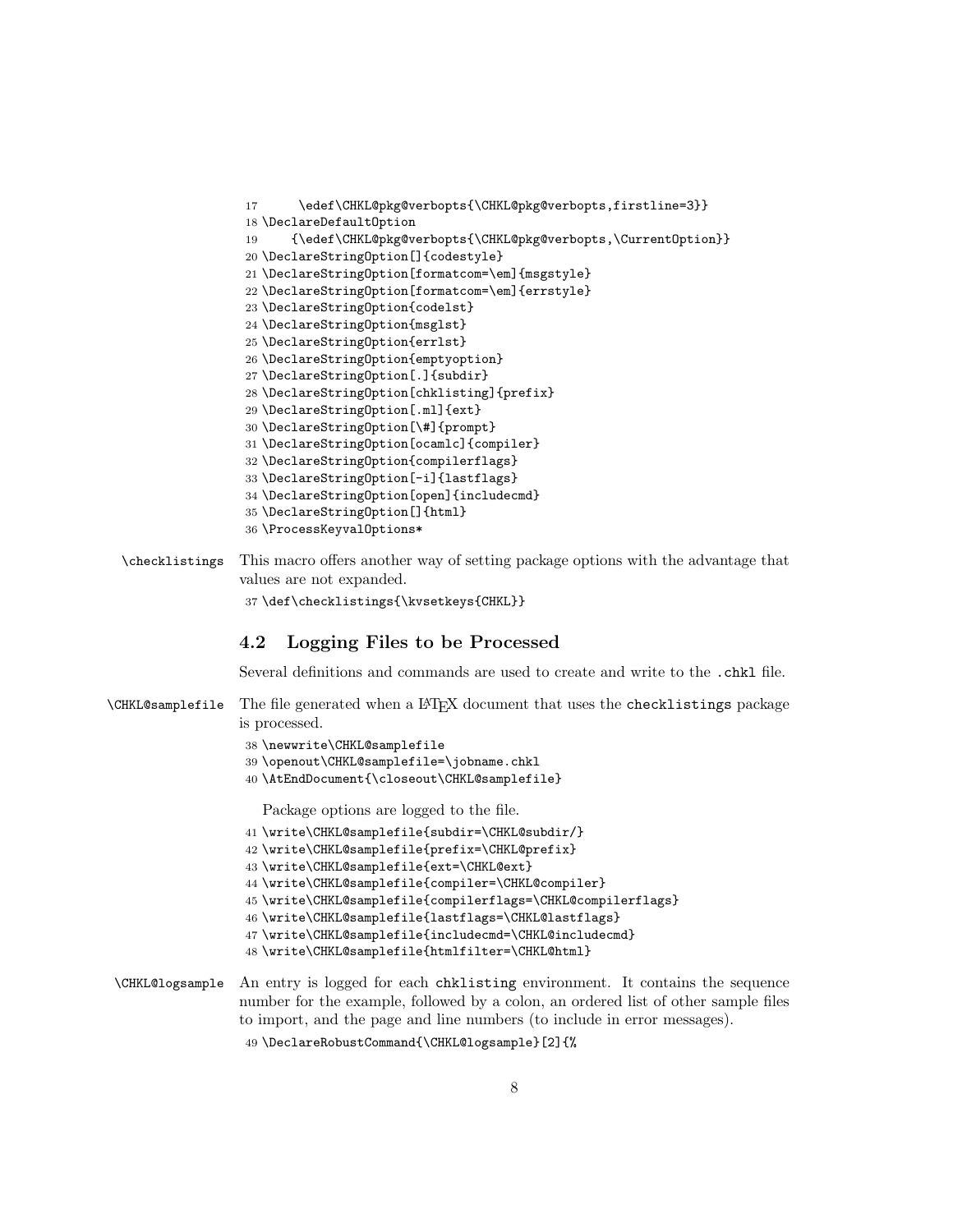<span id="page-8-3"></span><span id="page-8-2"></span>50 \edef\CHKL@tolog{#1:#2 [page=\noexpand\thepage] [line=\the\inputlineno]}% 51 \expandafter\write\expandafter\CHKL@samplefile\expandafter{\CHKL@tolog}% 52 }

### 4.3 Insertion of Compilation Results

Several macros are defined for use by the checklistings.sh script (and any similar program). These macros are called from within the .tex file generated for each chklisting environment.

<span id="page-8-13"></span>\ifchklisting A successful compilation is signalled by \chklistingtrue, and a failed compilation by \chklistingfalse.

53 \newif\ifchklisting

<span id="page-8-14"></span>\setchklistingcmd The command used to compile a sample is recorded by \setchklistingcmd which (re)defines the internal \CHKL@prompt value.

```
54 \DeclareRobustCommand{\setchklistingcmd}[1]{%
```
- <span id="page-8-1"></span>55 \global\def\chklistingcmd{\emph{\CHKL@prompt{#1}}}}
- ChkListingMsg Normal compiler messages (written on stdout) should be communicated between \begin{ChkListingMsg} and \end{ChkListingMsg}. This verbatim text is saved using the SaveVerbatim feature of fancyvrb.

<span id="page-8-7"></span>

|  |  | 56 \def\ChkListingMsg{\FV@Environment{}{ChkListingMsg}} |  |
|--|--|---------------------------------------------------------|--|
|--|--|---------------------------------------------------------|--|

<span id="page-8-9"></span>57 \def\FVB@ChkListingMsg{\FVB@SaveVerbatim{ChkListingMsg}}

<span id="page-8-11"></span>58 \let\FVE@ChkListingMsg\FVE@SaveVerbatim

<span id="page-8-8"></span><span id="page-8-5"></span><span id="page-8-4"></span>59 \DefineVerbatimEnvironment{ChkListingMsg}{ChkListingMsg}{}

- ChkListingErr Compiler error messages (usually written on stderr) should be communicated between \begin{ChkListingErr} and \end{ChkListingErr}. This verbatim text is saved using the SaveVerbatim feature of fancyvrb.
	- 60 \def\ChkListingErr{\FV@Environment{}{ChkListingErr}} 61 \def\FVB@ChkListingErr{\FVB@SaveVerbatim{ChkListingErr}}
	- 62 \let\FVE@ChkListingErr\FVE@SaveVerbatim
	- 63 \DefineVerbatimEnvironment{ChkListingErr}{ChkListingErr}{}
- <span id="page-8-6"></span>\chklistingfile This is the filename used by checklistings.sh to refer to the file containing sample code when **\setchklistingcmd** is called.

<span id="page-8-10"></span><span id="page-8-0"></span>64 \DeclareRobustCommand{\chklistingfile}{\CHKL@prefix\CHKL@ext}

### 4.4 Main Environment

Several auxiliary definitions are needed to track per-environment configuration options.

<span id="page-8-12"></span>\ifCHKL@shouldfail This boolean variable records whether sample code is expected to fail. 65 \newif\ifCHKL@shouldfail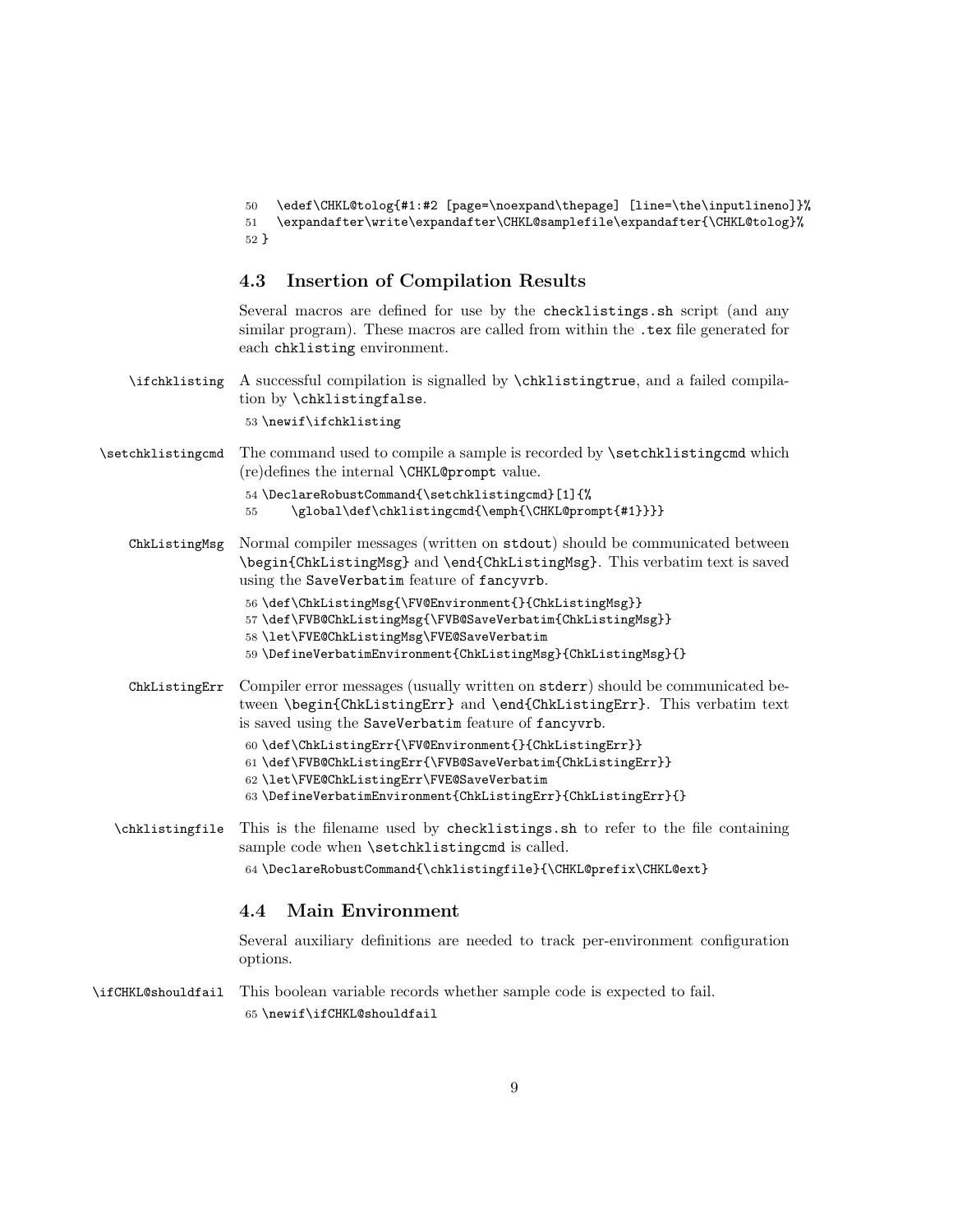### <span id="page-9-15"></span>\ifCHKL@showcode This boolean variable records whether the compilation result should be shown. 66 \newif\ifCHKL@showcode

<span id="page-9-8"></span>\CHKL@skip Defines the number of lines to be skipped when displaying a code sample. It defaults to the value of \CHKL@pkg@globalskip, but may be altered by the environment options skipone and skiptwo. This value is only used to generate the skip= field in the .chkl file. The actual skipping is done by the firstline option of verbopts.

67 \def\CHKL@skip{0}

The keyval package<sup>[6](#page-9-0)</sup> is used to parse environment options. The following macros setup parameters used by the chklisting environment.

<span id="page-9-3"></span><span id="page-9-1"></span>\CHKL@continue \CHKL@precontinue These two macros hold lists of source code identifiers: \CHKL@precontinue tracks the dependencies of the previous chklisting environment and \CHKL@continue tracks those of the current one. The continue option appends the previous dependencies onto the list of current ones. The dependencies used at each labelled environment are remembered in  $\RBRB@deps/label$ . The include option causes them to be added to the list of current dependencies.

```
68 \edef\CHKL@precontinue{}
                 69 \define@key{CHKL@envkeys}{continue}[]{\edef\CHKL@continue{\CHKL@precontinue}}
                 70 \define@key{CHKL@envkeys}{include}{%
                 71 \edef\CHKL@continue{\CHKL@continue\space\@ifundefined{CHKL@deps@#1}%
                 72 {#1}{\csname CHKL@deps@#1\endcsname}}}
                 73 \define@key{CHKL@envkeys}{fail}[]{\CHKL@shouldfailtrue}
                 74 \define@key{CHKL@envkeys}{label}{\edef\CHKL@label{#1}}
                 75 \define@key{CHKL@envkeys}{skipnone}[]{%
                 76 \edef\CHKL@skip{0}\edef\CHKL@verbopts{\CHKL@verbopts,firstline=1}}
                 77 \define@key{CHKL@envkeys}{skipone}[]{%
                 78 \edef\CHKL@skip{1}\edef\CHKL@verbopts{\CHKL@verbopts,firstline=2}}
                 79 \define@key{CHKL@envkeys}{skiptwo}[]{%
                 80 \edef\CHKL@skip{2}\edef\CHKL@verbopts{\CHKL@verbopts,firstline=3}}
                 81 \define@key{CHKL@envkeys}{hide}[]{\CHKL@showcodefalse}
                 82 \define@key{CHKL@envkeys}{withresult}[]{\CHKL@withresulttrue}
                 83 \define@key{CHKL@envkeys}{withoutresult}[]{\CHKL@withresultfalse}
                 84 \define@key{CHKL@envkeys}{showproblems}[]{\CHKL@showproblemstrue}
                 85 \define@key{CHKL@envkeys}{hideproblems}[]{\CHKL@showproblemsfalse}
\chklistinguishing This macro takes a single argument \langle label \rangle. It first configures the listings and
                fancyvrb packages with the current display options. It then checks the fancyvrb
                saved text namespace ('FV@SV@...') for an entry named '...CHKL@MSG@\langle label \rangle'.
                If found, the associated verbatim text is inserted via the \UseVerbatim feature
```
<span id="page-9-14"></span><span id="page-9-13"></span><span id="page-9-12"></span><span id="page-9-11"></span><span id="page-9-7"></span><span id="page-9-6"></span><span id="page-9-5"></span>of fancyvrb, otherwise an error message is inserted. In the latter case, we prefer not to fail outright, because the user may not yet have had the chance to run the compiler on the extracted code, in which case the log will already contain warnings

<span id="page-9-0"></span><sup>6</sup><http://www.ctan.org/pkg/keyval>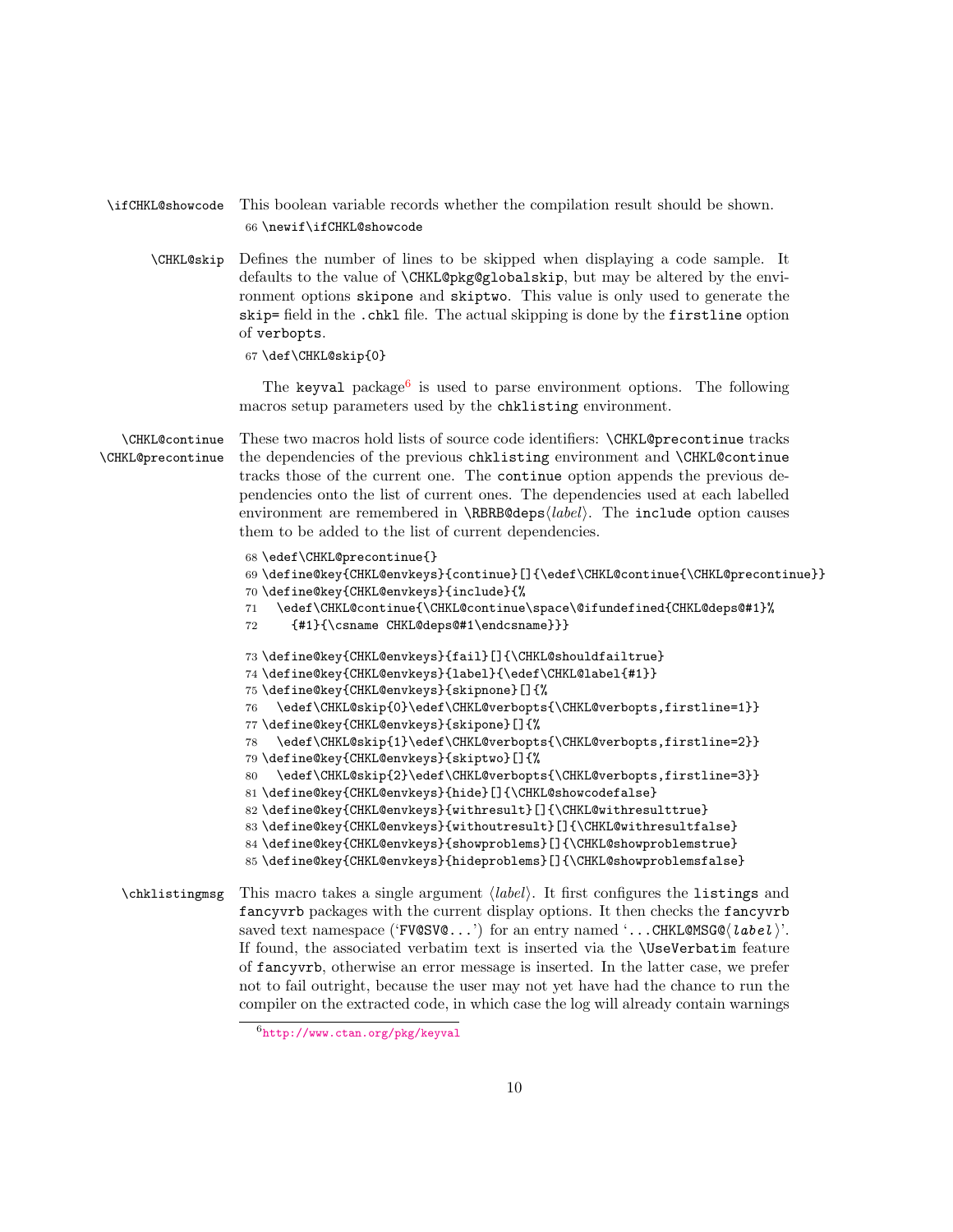```
for the empty label ('FV@SV@CHKL@MSG@') when compilation succeeds.
                86 \DeclareRobustCommand{\chklistingmsg}[1]{
                87 \bgroup%
                88 \ifx\CHKL@msglst\CHKL@emptyoption\else
                89 \expandafter\lstset\expandafter{\CHKL@msglst,fancyvrb=true}\fi%
                90 \@ifundefined{FV@SV@CHKL@MSG@#1}
                91 {\def\@tempa{#1}
                92 \ifx\@tempa\empty
                93 \CHKL@none
                94 \else
                95 $\langle$No message found for the label '#1'!$\rangle$
                96 \quad \text{If} \; 197 {\expandafter\UseVerbatim\expandafter[\CHKL@msgstyle]{CHKL@MSG@#1}}%
                98 \egroup}
\chklistingerr This macro is essentially the same as the previous one—only that the substring
               'ERR' is used instead of 'MSG'.
                99 \DeclareRobustCommand{\chklistingerr}[1]{
```
<span id="page-10-8"></span><span id="page-10-6"></span><span id="page-10-1"></span>from chklisting. By convention, the chklisting environment creates an entry

```
100 \bgroup%
```

```
101 \ifx\CHKL@errlst\CHKL@emptyoption\else
```

```
102 \expandafter\lstset\expandafter{\CHKL@errlst,fancyvrb=true}\fi%
```

```
103 \@ifundefined{FV@SV@CHKL@ERR@#1}
```

```
104 {\def\@tempa{#1}
```

```
105 \ifx\@tempa\empty
106 \CHKL@none
```

```
107 \else
```

```
108 $\langle$No message found for the label '#1'!$\rangle$
```

```
109 \fi}
```

```
110 {\expandafter\UseVerbatim\expandafter[\CHKL@errstyle]{CHKL@ERR@#1}}%
```

```
111 \egroup}
```
- chklisting This is the main environment for including source code. This macro works in two parts:
	- 1. It uses the listings package to write the code to a file,
	- 2. It either loads the corresponding .tex file or logs an error message.

The listings package allows the definition of custom verbatim environments. This one has a single argument (a list of keyval options).

```
112 \lstnewenvironment{chklisting}[1][]
```
113 {%

Set default parameter values before invoking **\setkeys**:

- <span id="page-10-11"></span>114 \CHKL@shouldfailfalse%
- <span id="page-10-12"></span>115 \CHKL@showcodetrue%
- <span id="page-10-5"></span>116 \let\CHKL@label\@undefined%
- <span id="page-10-0"></span>117 \edef\CHKL@continue{}%
- <span id="page-10-10"></span>118 \def\CHKL@skip{\CHKL@pkg@globalskip}%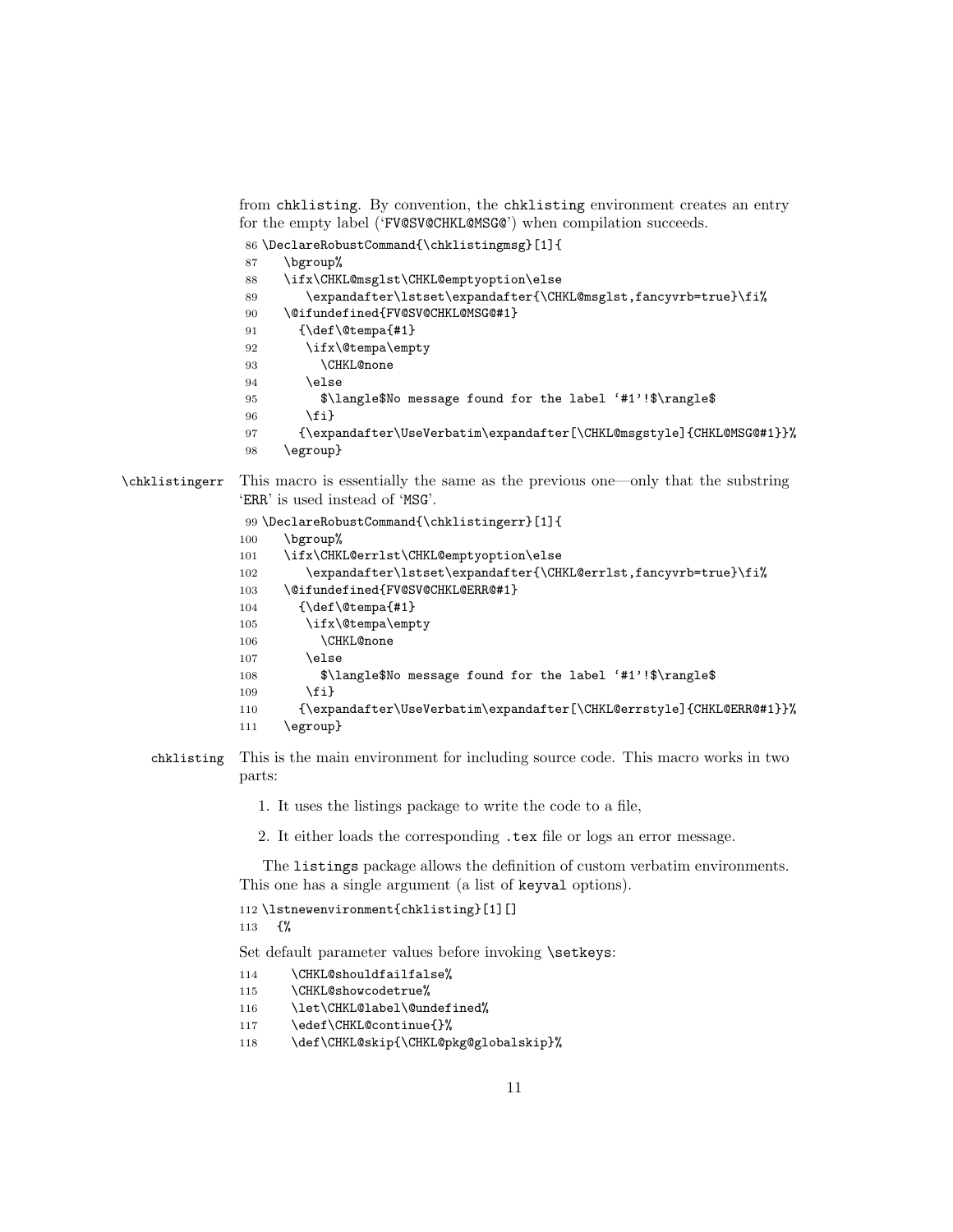- <span id="page-11-9"></span>119 \let\CHKL@verbopts\CHKL@pkg@verbopts%
- <span id="page-11-19"></span>120 \def\@currentlabel{\thechklisting}%
- 121 \setkeys{CHKL@envkeys}{#1}%

Log an entry to the .chkl file:

<span id="page-11-3"></span>

| 122 |  |  |  | \CHKL@logsample{\arabic{chklisting}}{\CHKL@continue% |
|-----|--|--|--|------------------------------------------------------|
|-----|--|--|--|------------------------------------------------------|

<span id="page-11-10"></span>123 \space\ifnum\CHKL@skip>0[skip=\CHKL@skip]\fi%

```
124 \ifCHKL@shouldfail\space[fail]\fi}%
```
Update \CHKL@precontinue for the next source code block, and, if a label was defined, add an  $\CHKL@deps@\langle label \rangle$  entry.

```
125 \global\edef\CHKL@precontinue{\CHKL@continue\space\arabic{chklisting}}%
126 \@ifundefined{CHKL@label}{}{%
```
<span id="page-11-7"></span>127 \global\expandafter\edef\csname CHKL@deps@\CHKL@label\endcsname{\CHKL@precontinue}}%

A file will be created in the \CHKL@subdir subdirectory, with the name \CHKL@prefix followed by the value of the chklisting counter, padded out with zeroes to four digits, and the extension \RBRB@ext.

<span id="page-11-8"></span>

| 128 | \edef\CHKL@num{%                                    |                |
|-----|-----------------------------------------------------|----------------|
| 129 | \ifnum\value{chklisting}<1000 0\fi                  |                |
| 130 | \ifnum\value{chklisting}<100                        | $0 \forall$ fi |
| 131 | \ifnum\value{chklisting}<10                         | $0\forall$ fi  |
| 132 | \arabic{chklisting}}%                               |                |
| 133 | \stepcounter{chklisting}%                           |                |
| 134 | \def\CHKL@file{\CHKL@subdir/\CHKL@prefix\CHKL@num}% |                |

<span id="page-11-6"></span>Clear the definitions used to return information about the compilation run, and close the environment by opening a file, using the listings package, into which to write the ensuing contents.

```
135 \global\let\chklistingcmd\@undefined%
136 \global\let\FV@SV@ChkListingMsg\@undefined%
137 \global\let\FV@SV@ChkListingErr\@undefined%
138 \chklistingtrue%
139 \setbox\@tempboxa\hbox\bgroup%
140 \lst@BeginWriteFile{\CHKL@file\CHKL@ext}%
141 }
```
<span id="page-11-5"></span>Start closing the environment by closing the previously opened file and group.

```
142 \frac{14}{2}143 \lst@EndWriteFile%
```
<span id="page-11-18"></span>

```
144 \egroup%
```
If hide is not active, apply \CHKL@verbopts and reload the newly created file.

<span id="page-11-17"></span><span id="page-11-11"></span><span id="page-11-2"></span><span id="page-11-1"></span><span id="page-11-0"></span>

| 145 | \ifCHKL@showcode%                                                             |
|-----|-------------------------------------------------------------------------------|
| 146 | \bgroup%                                                                      |
| 147 | \ifx\CHKL@codelst\CHKL@emptyoption\else%                                      |
| 148 | \expandafter\lstset\expandafter{\CHKL@codelst,fancyvrb=true}%                 |
| 149 | √fi%                                                                          |
| 150 | \expandafter\fvset\expandafter{\CHKL@verbopts}%                               |
| 151 | \expandafter\VerbatimInput\expandafter[\CHKL@codestyle]{\CHKL@file\CHKL@ext}% |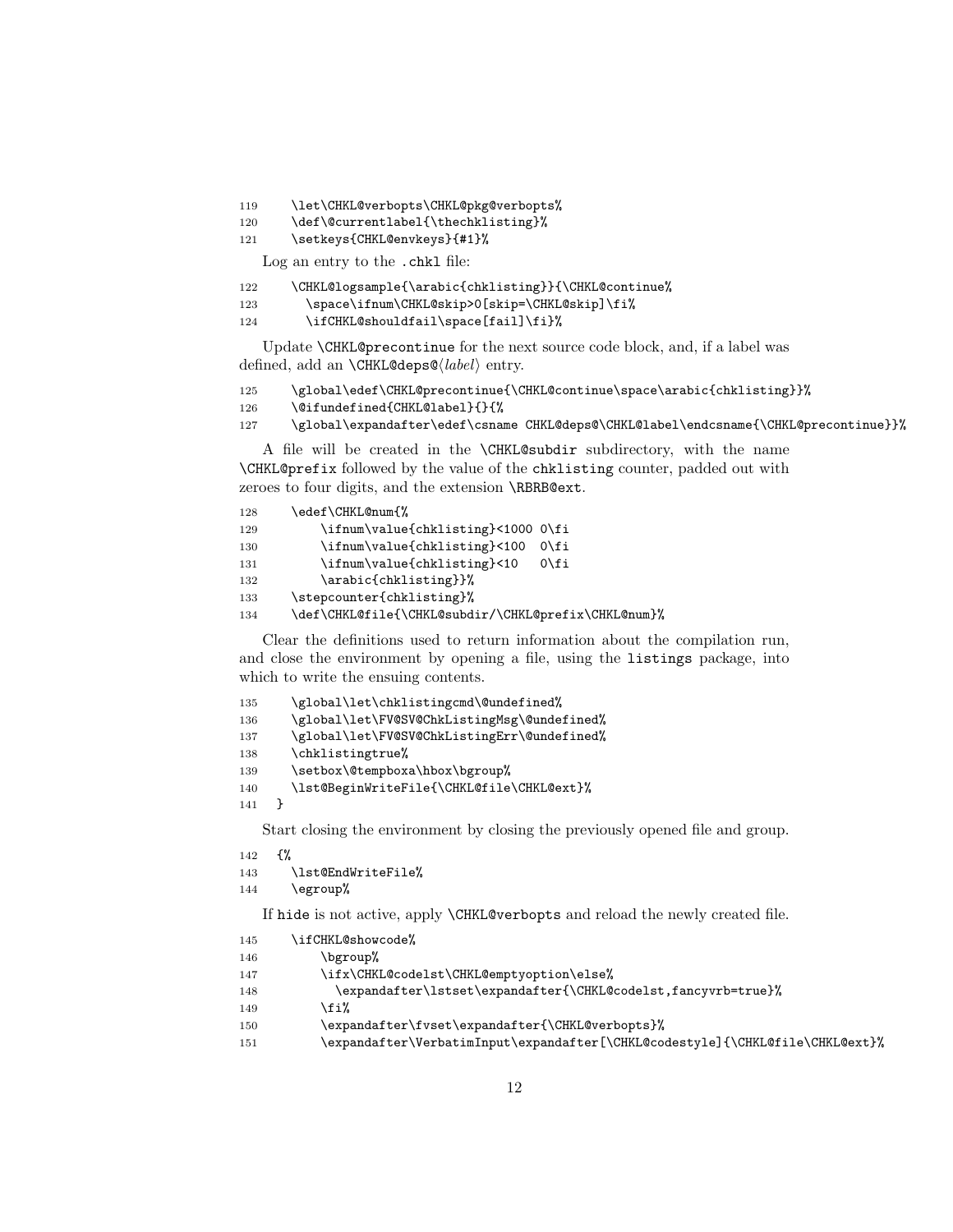152  $\qquad \qquad \qquad \qquad$ 153  $\{f_i\}$ 

Check whether a corresponding .tex file was created:

<span id="page-12-3"></span><span id="page-12-2"></span>

| 154 | \global\edef\CHKL@none{\$\langle\$Cannot load \CHKL@file.tex!\$\rangle\$}%       |
|-----|----------------------------------------------------------------------------------|
| 155 | \InputIfFileExists{\CHKL@file.tex}{\CHKL@fileexiststrue}{\CHKL@fileexistsfalse}% |

If the .tex file was loaded successfully, create 'unlabelled' saved verbatim environments for the message and error texts. These are exploited, respectively, by the \chklistingmsg and \chklistingerr macros.

<span id="page-12-8"></span><span id="page-12-7"></span>

| 156 | \ifCHKL@fileexists%                                   |
|-----|-------------------------------------------------------|
| 157 | \@ifundefined{FV@SV@ChkListingMsg}%                   |
| 158 | {}{\global\let\FV@SV@CHKL@MSG@=\FV@SV@ChkListingMsg}% |
| 159 | \@ifundefined{FV@SV@ChkListingErr}%                   |
| 160 | {}{\global\let\FV@SV@CHKL@ERR@=\FV@SV@ChkListingErr}% |

<span id="page-12-6"></span>Then, if compilation failed and the fail option was not active, or if compilation succeeded and the fail option is active, log a warning message and, if errors are not being ignored, include details in the document. Otherwise, if withresult was given, expand either \chklistingerr or \chklistingmsg.

<span id="page-12-17"></span><span id="page-12-16"></span><span id="page-12-15"></span><span id="page-12-14"></span><span id="page-12-13"></span><span id="page-12-12"></span><span id="page-12-11"></span><span id="page-12-10"></span><span id="page-12-9"></span><span id="page-12-5"></span><span id="page-12-4"></span><span id="page-12-1"></span><span id="page-12-0"></span>

| 161 | \ifCHKL@shouldfail%                                                |  |  |
|-----|--------------------------------------------------------------------|--|--|
| 162 | \ifchklisting%                                                     |  |  |
| 163 | \PackageWarning{checklistings}%                                    |  |  |
| 164 | {Compilation of \CHKL@file\CHKL@ext\space should have failed}%     |  |  |
| 165 | \ifCHKL@showproblems%                                              |  |  |
| 166 | \UseVerbatim[frame=single,                                         |  |  |
| 167 | label=Unexpected success,                                          |  |  |
| 168 | rulecolor=\color{red}]{ChkListingMsg}%                             |  |  |
| 169 | \fi%                                                               |  |  |
| 170 | \else%                                                             |  |  |
| 171 | \ifCHKL@withresult%                                                |  |  |
| 172 | {\setlength{\partopsep}{0em}\chklistingerr{}}%                     |  |  |
| 173 | \fi%                                                               |  |  |
| 174 | \fi%                                                               |  |  |
| 175 | \else%                                                             |  |  |
| 176 | \ifchklisting%                                                     |  |  |
| 177 | \ifCHKL@withresult%                                                |  |  |
| 178 | {%\vspace{\dimexpr-2\topsep-2\partopsep+.5em\relax}%               |  |  |
| 179 | \setlength{\partopsep}{0em}\chklistingmsg{}}%                      |  |  |
| 180 | \fi%                                                               |  |  |
| 181 | \else%                                                             |  |  |
| 182 | \PackageWarning{checklistings}%                                    |  |  |
| 183 | {Compilation of \CHKL@file\CHKL@ext\space should not have failed}% |  |  |
| 184 | \ifCHKL@showproblems%                                              |  |  |
| 185 | \UseVerbatim[frame=single,                                         |  |  |
| 186 | label=Unexpected failure,                                          |  |  |
| 187 | rulecolor=\color{red}]{ChkListingErr}%                             |  |  |
| 188 | \fi%                                                               |  |  |
| 189 | \fi%                                                               |  |  |
| 190 | \fi%                                                               |  |  |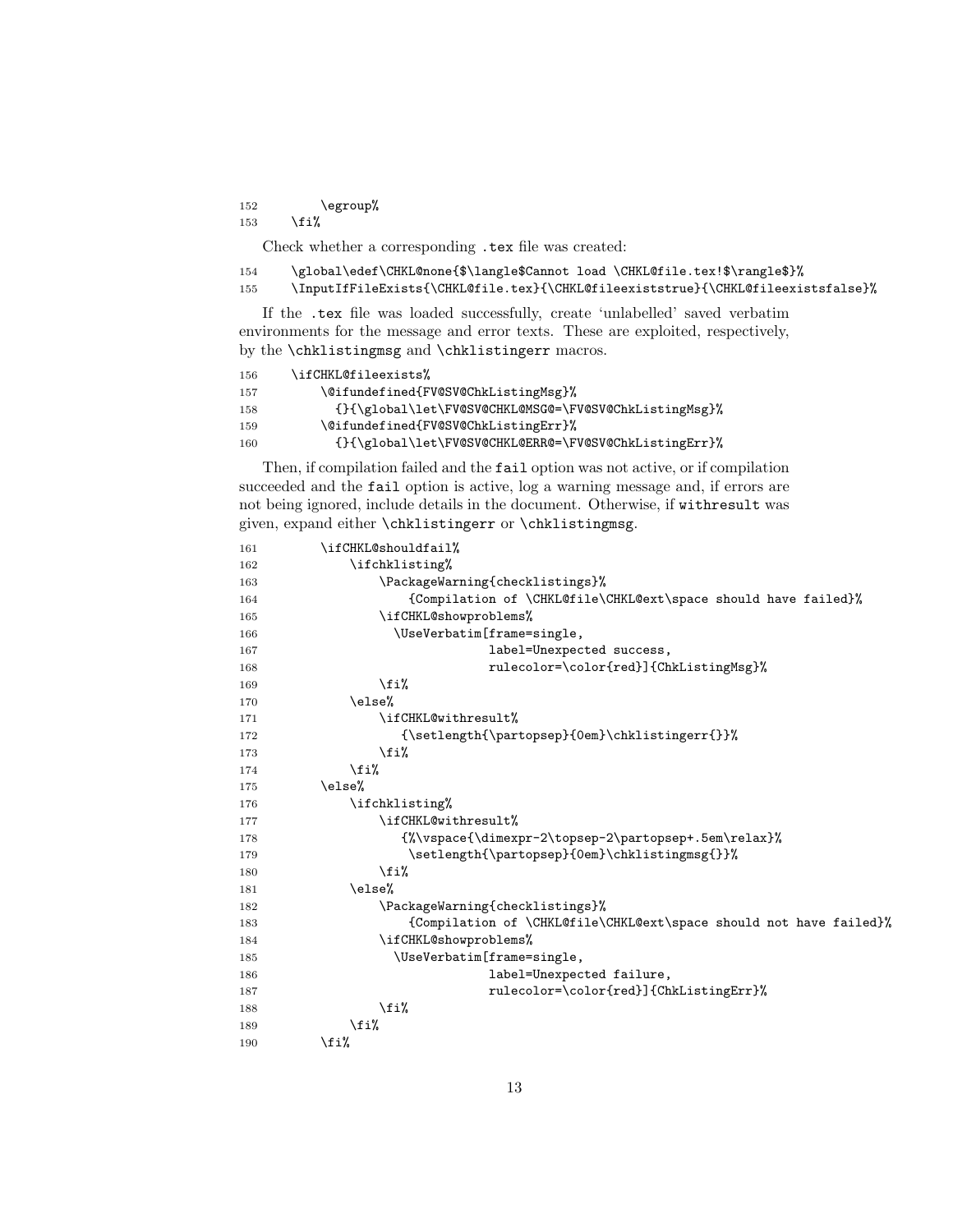191 \else%

If the .tex file was not loaded successfully, clear the \chklistingcmd macros, and the 'unlabelled' saved verbatim environments for the message and error results.

```
192 \PackageWarning{checklistings}{Cannot load \CHKL@file.tex}%
193 \global\let\chklistingcmd\CHKL@none%
194 \global\let\FV@SV@CHKL@MSG@\@undefined%
195 \global\let\FV@SV@CHKL@ERR@\@undefined%
196 \overline{ifi}197 % If this environment is labelled, create persistent references to the saved
198 % verbatim environments for the message and error results.
199 % These are exploited, respectively, by the |\chklistingmsg| and
200 % |\chklistingerr| macros when their \meta{label} argument is not empty.
201 %
202 \@ifundefined{CHKL@label}{}{%
203 \global\expandafter\let%
204 \csname FV@SV@CHKL@MSG@\CHKL@label\endcsname=\FV@SV@CHKL@MSG@%
205 \global\expandafter\let%
206 \csname FV@SV@CHKL@ERR@\CHKL@label\endcsname=\FV@SV@CHKL@ERR@%
207 }%<br>208 }%
208
```